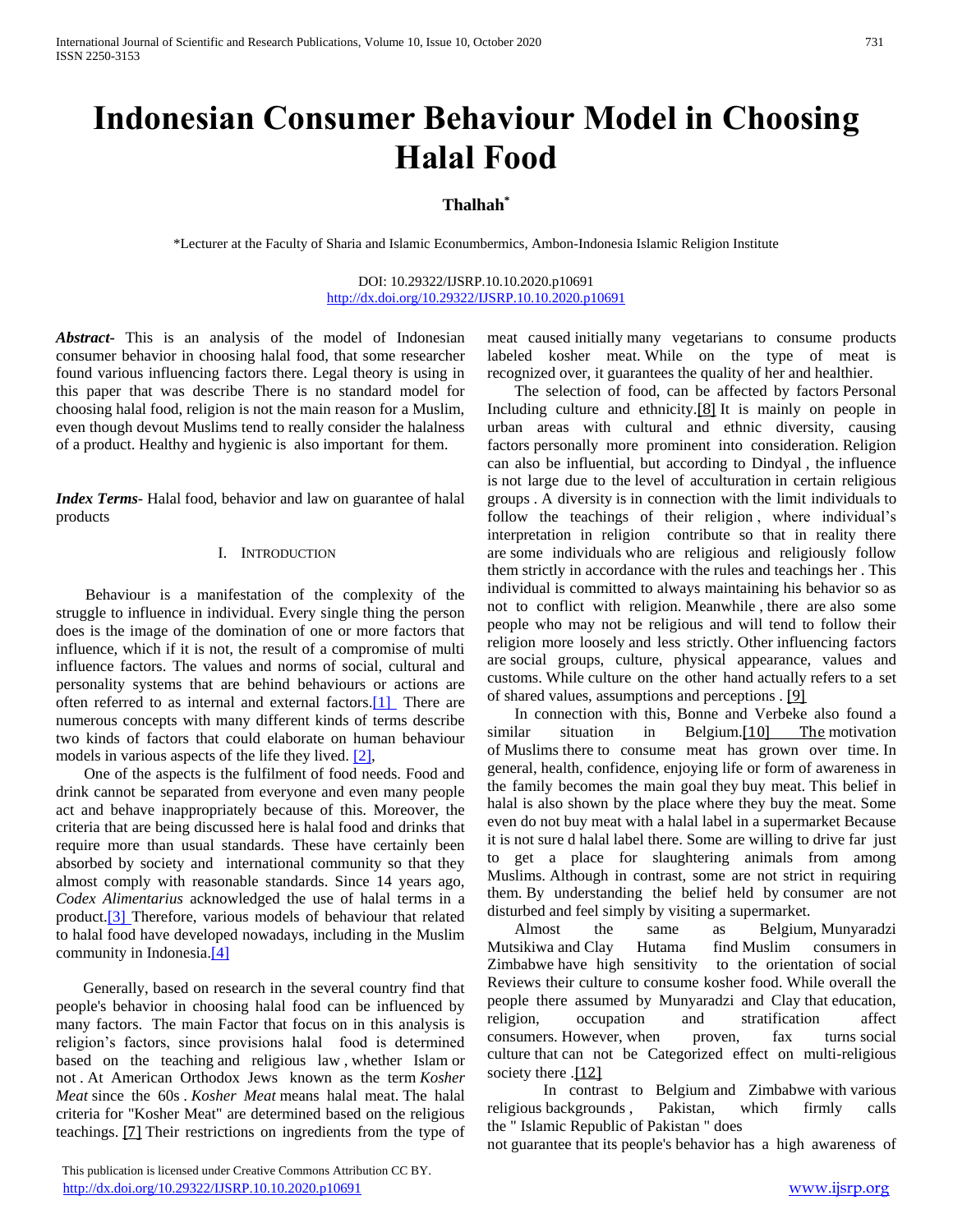halal food. Faryal Salman and Kamran Siddiqui [\[13\]](/Users/hasbollahtoisuta/Downloads/translate_proposal%20.webarchive#_ftn13) Showed that there is no correlation between the idea of the identity of the self awareness of food halal in spite of belonging to a collective society . [\[14\]](/Users/hasbollahtoisuta/Downloads/translate_proposal%20.webarchive#_ftn14) The attachment with the behavior is makeup religion is private so the buying behavior is a form of decision was taken by value intrinsic and not extrinsic . Salman and Kamran also found that for the people of Pakistan :

- a. Religion is the source of the almighty on Muslim consumers
- b. Faith is closely knit with religious commitment.
- c. A very religious person does not necessarily have a high level of awareness about halal food.
- d. The attitude towards halal food is very close to the idea of belief
- e. Identity dogma has more to do with intrinsic k than extrinsic forces[.\[16\]](/Users/hasbollahtoisuta/Downloads/translate_proposal%20.webarchive#_ftn16)

The image of awareness in Pakistan about food products above shows that subjective norms, attitudes towards halal food and personal religiosity do have a correlation with the intention to choose halal products.[\[17\]](/Users/hasbollahtoisuta/Downloads/translate_proposal%20.webarchive#_ftn17) Thus, the role of religion as a rock fonda s i for men in shaping the attitude to be clear and visible. However, if this intention is related to behavior, there is a difference as stated by Salman and Kamran

The United Arab Emirates even feel concern for halal products in circulation in the country. This concern is also triggered by distrust of the halal label originating from outside countries that are not Islamic countries . This situation is strengthened by the misuse of halal labels for nonhalal food . One of them was reportedly exported food from Britain which was placed in a row of halal food in a supermarket in Dubai. This public attention and *concern* demands certification of the halal label used by institutions that have high credibility. In John Ierland research and Soha Abdollah an expert R Also reported in Malaysia Gulf News that 95 percent of kosher food exported from the *United State* are not really kosher. [\[18\]](/Users/hasbollahtoisuta/Downloads/translate_proposal%20.webarchive#_ftn18) This situation is made possible by the corruption and ignorance of producers. But there are interesting from public concerns the United Arab Emirates this, that the issue of halal food are not restricted merely from non-kosher materials on the basis of purely religious understanding. But the health element is also their concern. So *concerned* they are Also associated with non-kosher food, the which will lead to Certain diseases such as heart disease, diabetes and obesity.<sup>[\[19\]](/Users/hasbollahtoisuta/Downloads/translate_proposal%20.webarchive#_ftn19)</sup> Based on this, the meaning of halal food has expanded to the area of health, not only from raw materials.

 The phenomenon above, is possible in Indonesia, Endang S. Soesilawati found several big issues that show the factors that influence the behavior of Muslims, especially in Banten related to the consumption of halal food. First, the community of Muslims in Banten have the awareness that high against halal and haram food, specifically when choose the food they want such as meat, fish and vegetables. This awareness also causes them to consistently put high priority on halal issues when they want to determine a restaurant. Second, the role of the government in promoting and controlling religious behavior in terms of consumption of halal food is not yet adequate. So that what drives their decision to act is religious law and religious leaders. Third, that diversity is also influenced by religious experience and educational background. Those who have lived in

 This publication is licensed under Creative Commons Attribution CC BY. <http://dx.doi.org/10.29322/IJSRP.10.10.2020.p10691> [www.ijsrp.org](http://ijsrp.org/)

Islamic boarding schools tend to have *control* and *concern* regarding halal consumption. So that there is a correlation between the level of individual religiosity and consumption of halal food . [\[20\]](/Users/hasbollahtoisuta/Downloads/translate_proposal%20.webarchive#_ftn20) Although the relationship between education level and consumer behavior is relatively weak. Fourth, the most important criterion for halal food for consumers in Banten is that their food is free from pork and alcohol. Therefore, a certificate from the Indonesian Ulema Council is not that important to some of them. Some circles still believe in the halal label attached to products and those found in restaurants. Although basically they still found that the MUI halal label more believe than others. [\[21\]](/Users/hasbollahtoisuta/Downloads/translate_proposal%20.webarchive#_ftn21) However, they object to the halal mechanism and procedures both in terms of time and costs .[\[22\]](/Users/hasbollahtoisuta/Downloads/translate_proposal%20.webarchive#_ftn22)

 There are similarities in the behavior of Indonesian people (the results of Endang Sosilawati's research) with Pakistan, that public awareness is quite high regarding halal food. The non-kosher food for the people of both nation clearly drawn to the terms in the text that are forbidden in a Islamic law such as pork or alcohol. They do not seem to be *concerned* about processed food, which is an additive to food production. In fact, the additive material - it is also processed by synthetic or non synthetic methods - is very vulnerable to using non-halal materials. Term of flavor  $(flavoring)$  [\[23\]](/Users/hasbollahtoisuta/Downloads/translate_proposal%20.webarchive#_ftn23), gelatin<sup>[\[24\]](/Users/hasbollahtoisuta/Downloads/translate_proposal%20.webarchive#_ftn24)</sup> and enzymes<sup>[25]</sup> is one of the most frequently used ingredients. Bread that is often encountered, many contain flavor so that the bread has a more special and delicious aroma and taste. In addition, it is possible to use white butter[\[26\]](/Users/hasbollahtoisuta/Downloads/translate_proposal%20.webarchive#_ftn26) *(shortening)* while white butter is prone to the use of lard in the manufacturing process through certain chemical reactions.

 In Indonesia, there is no single model of behaviour that can be applied to all places in Indonesia, (or even in the world), situations and conditions or the environment, including the parts that stimulate differently than individual factors and psychological factors in these places. The religious factor, namely the Islamic law that is attached to halal food, does not automatically become a dominant factor that stands alone in the formation of a behaviour model for buying and consuming halal food. Moreover, religion is only a sub-culture part of some of the factors of Kotler's Culture Model Behavior[.\[5\] I](https://translate.googleusercontent.com/translate_f#_ftn5)t is also influenced by the taste and nutrition of certain products[,\[6\]](https://translate.googleusercontent.com/translate_f#_ftn6)  Knowledge of general Islamic law which is not cover all the details, has the potential in creating a model of behaviour that does not pay attention to even the details of halal food. Some Muslim consumers rely on food laws on the people who make and/or sell them. If the foods are made by Muslims, or neighbours and relatives they know well, they believe those are halal[. \[7\]](https://translate.googleusercontent.com/translate_f#_ftn7)

 On the other hand, the level of knowledge and understanding affects the behaviour model of consuming halal products in synergy with the religious activities people are joining. Knowledge is obtained through non-formal channels, not on the basis of formal religious education background, Islamic boarding schools or others. Some activities like recitation, *majelis taklim*, religious lectures via television/radio have played an important role[.\[8\] I](https://translate.googleusercontent.com/translate_f#_ftn8)n the case of Banten that emphasized the halal label from The Indonesian ulema counsil (MUI) and the existence of a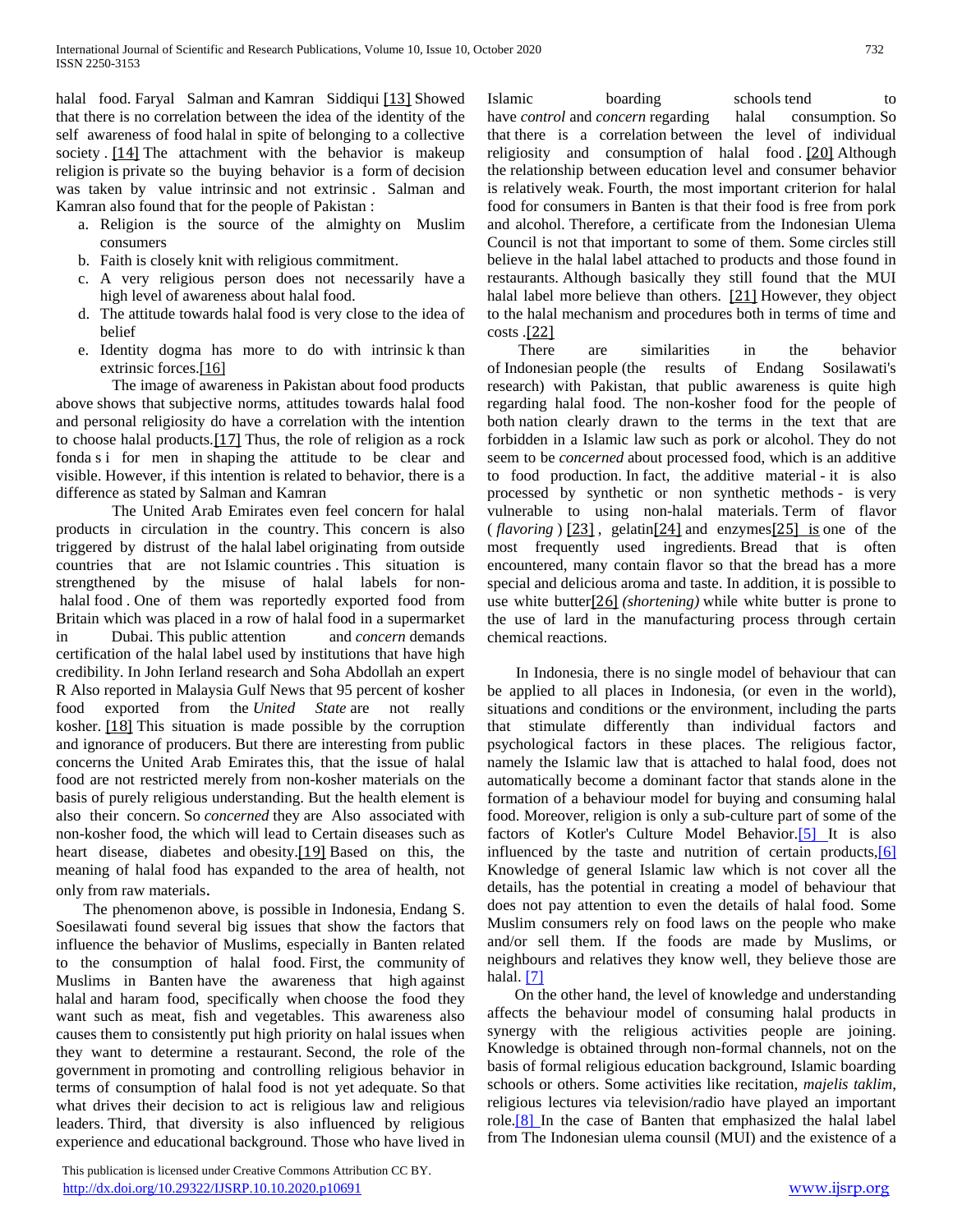special halal meat market, members of the community have a minimal religious knowledge background. Sufficient knowledge of religious law is considered to be able to independently determine halal food.<sup>[9]</sup> However, it cannot be elaborated in more detail, whether with adequate religious knowledge, the process or supplementary food ingredients that develop rapidly with various processes (chemical or genetic engineering) can also be determined easily. While certain environments can provide a strong religious knowledge search stimulus by supporting the basic assumption of the theory which states that society will become more religious when the security of its existence is compromised[.\[10\] B](https://translate.googleusercontent.com/translate_f#_ftn10)ali is a predominantly non-Muslim area. In the field of halal food, they are in an unsafe condition, therefore, Muslim consumers in Bali are more alert, more sensitive and try hard to secure their existence so that they can still consume halal food. Trust in religious institutions, namely The Indonesian ulema counsil (MUI), has increased, so they check the halal label of packaged food before buying it. Likewise, The Indonesian ulema counsil (MUI) and LP POM The Indonesian ulema counsil (MUI) have played a good role in providing information and mentoring the community. The effort in providing free certificates are even carried out by establishing cooperation between related agencies, in this case also the Ministry of Industry[.\[11\] M](https://translate.googleusercontent.com/translate_f#_ftn11)oreover, ethnicity and cultural aspects such as the identity of restaurant owners are as important to this area as in Manado.<sup>[12]</sup>

 In addition to factors that are categorized as psychological or internal factors, there are external factors or social factors that also shape Muslim consumer behaviour models. These are the same as the factors of knowledge and religion. There is no uniform determination to shape consumer behaviour. In the context of non-food, which in this case is cosmetics, the *peer group directly influences* the consumer's decision to buy cosmetics halal labelled[.\[13\] I](https://translate.googleusercontent.com/translate_f#_ftn13)t is possible that cosmetics are often discussed among peers, which in turn result in the formation of the same knowledge or perception of a product. In terms of food, there are also differences, which do indicate the influence of social factors. Today's social environment is influenced by the global situation with a fairly precise marketing strategy. One of the food products, namely Indomie instant noodles, has gone global and consumed by the people worldwide. This situation proves that social factors have a significant effect on purchasing decisions.<sup>[14]</sup> However, for packaged foods in general (not limited to Indomie only) that are labelled halal, social factors do not have a significant effect.<sup>[15]</sup> In contrast to Indomie that has gone global, packaged food labelled halal is still developing, so it has not become the knowledge, understanding and perception of the wider community yet and neither a lifestyle.

 Meanwhile, neither the environment nor the pressure of the surrounding community will significantly affect the formation of consumer behaviour models if consumers have a strong attitude and behavioural controls[.\[16\] W](https://translate.googleusercontent.com/translate_f#_ftn16)ith this power, the consistent behaviour model of consuming halal food everywhere can be predicted. This attitude and control are not limited to religious knowledge or religious law alone, but the health and benefits of food are also considered. This confirms that social factors are less influential. The benefits of food refer to knowledge, as well as health refers to the consumer's personal self-awareness.

 This publication is licensed under Creative Commons Attribution CC BY. <http://dx.doi.org/10.29322/IJSRP.10.10.2020.p10691> [www.ijsrp.org](http://ijsrp.org/)

 There is also a pattern of behaviour that shows a degradation in the intensity of daily application, where there is a gap between knowledge and awareness of the importance of halal certification and labelling and the applied behaviour. Approval of halal certification and labelling is not always followed by taking actions that only buy and select food labelled halal. Some people still consume products without labels, as they also continue to enjoy eating in restaurants that do not have halal certificates.<sup>[17]</sup> Yet some products that are expressly stated without halal label are still overrun by the consumers who want to consume the[m.\[18\] I](https://translate.googleusercontent.com/translate_f#_ftn18)t is possible that there are facilities that provide the opportunity to select these products. The availability of a special halal meat market automatically affects the consumption pattern of halal meat[.\[19\]](https://translate.googleusercontent.com/translate_f#_ftn19) Specifically, the people of Jakarta and Melbourne who were studied by Yusmaliany, apart from facilities, behaviour control is also an important determinant of the behaviour of consuming halal meat.

 In order to put the behaviour of choosing halal food in the realm of law, Friedman categorized at least several models of legal behaviour[,\[20\] T](https://translate.googleusercontent.com/translate_f#_ftn20)he first is the *cost-benefit model*, which is a model on the basis of rational, profit-loss, reward and punishment (sanctions[\).\[21\] P](https://translate.googleusercontent.com/translate_f#_ftn21)unishment and sanctions prevent a person from committing a prohibited act. [\[22\] I](https://translate.googleusercontent.com/translate_f#_ftn22)n relation to halal food, besides religious sanction[s\[23\] a](https://translate.googleusercontent.com/translate_f#_ftn23)nd specific sanctions for producer[s\[24\],](https://translate.googleusercontent.com/translate_f#_ftn24) the benefits or rewards that are taken into consideration are the convenience and safety of consuming the product and the assurance of product health. The second model of behaviour is based on social factors, which are "social relationships" in the form of environmental culture and *peer groups*[.\[25\]](https://translate.googleusercontent.com/translate_f#_ftn25) Next, the third model is behaviour based on norms within the person, which has been internalized in the form of conscienc[e.\[26\]](https://translate.googleusercontent.com/translate_f#_ftn26) Meanwhile, the fourth model was not elaborated by Friedman even though it claimed that has been doing by many people, which is behaviour based on laziness and habit because of limited knowledge and the opportunity that can not be refused. [\[27\] M](https://translate.googleusercontent.com/translate_f#_ftn27)ost people follow their habits without thinking about anything else they can do.

 Friedman's legal behaviour model can be seen clearly in the models of halal food consumer behaviour above. Still, each model has interconnections with each other. There is no behaviour that is solely thinking about profit and loss, worrying about sanctions, even though the sanctions contribute to the prevention of behaviour that violates or deviates. Subsequently, there is no single behaviour is completely controlled by peer group determination, in certain cases, peer-group dominance occurs. People have consciences that can not separated from themselves when there are influences or decisions to take action.

 On the other hand, obedience to a law or non-compliance is also related to legacy or authority. Tyler categorized these two related perspectives, namely *instrumental* and *normative*[.\[28\]](https://translate.googleusercontent.com/translate_f#_ftn28)  External factors are quite dominant in instrumental, where incentives and punishments and/or personal gains and losses become the basis for shaping behaviour. Meanwhile, the normative perspective leads to norms internalized by society in the form of justice and morals which may contradict personal interests. In this case, Tyler saw the connection normative commitment to the authority of the law and law-abiding behaviour, so when there is conformity between the law and their norms and attitude, people will accept and follow the rules of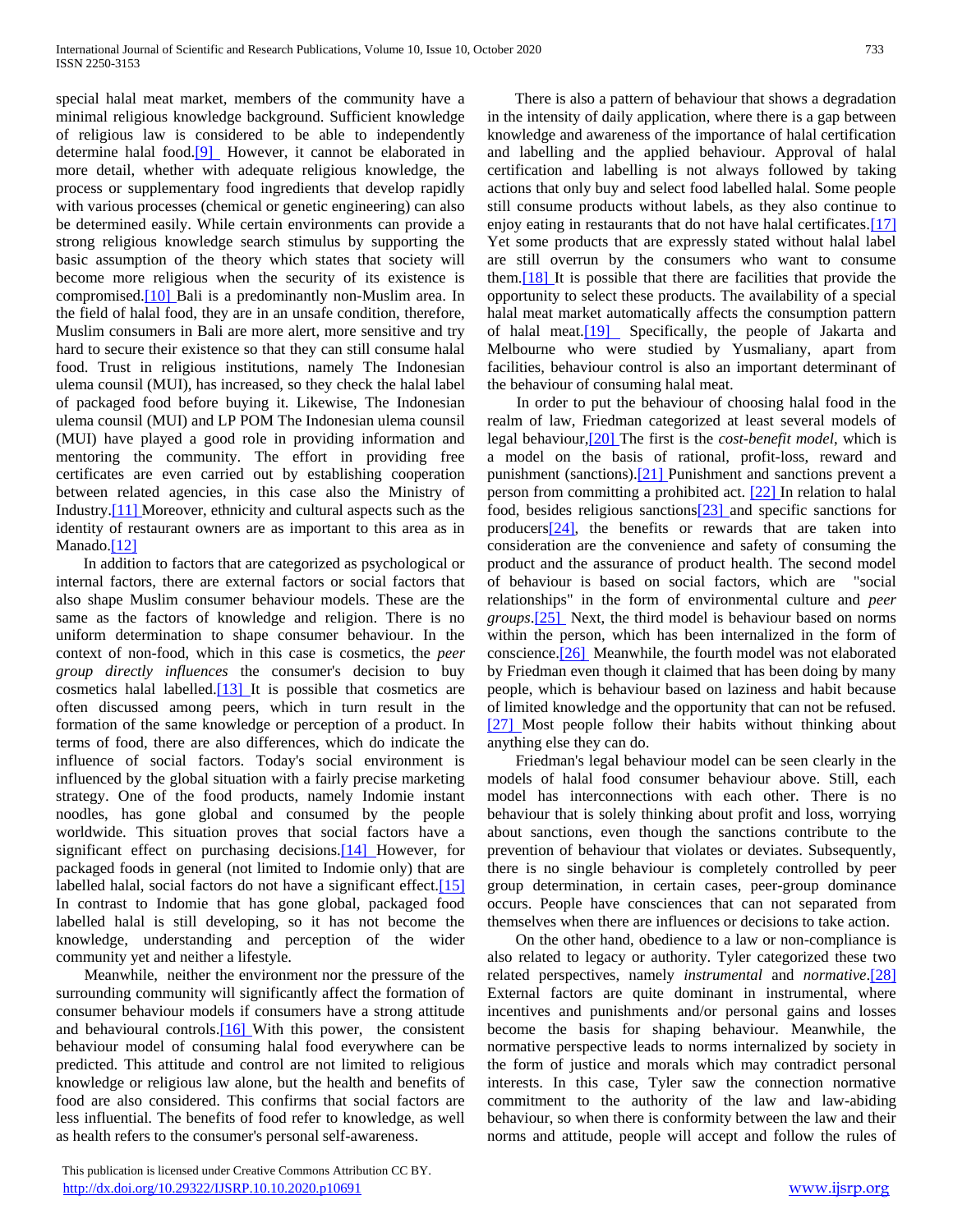law. In relation to halal food, for the Muslim community, it must be in accordance with the internal norms that are believed. On this basis, behaviours that show obedience by consuming halal products should be voluntarily done by the people without coercion or from any other sides, abide the law due to necessity or compulsion in the case as the manifestation of the commitment of normative through personal morality (*normative commitment through morality*). In addition, normative commitment through legitimacy (*normative commitment through legitimacy*) that related to the existence of the authority or those who stipulate the law, having the right and authority to dictate behaviour[.\[29\] I](https://translate.googleusercontent.com/translate_f#_ftn29)n this case, those who stipulate halal have absolute authority over all Muslims, but in determining the mandatory certification and labelling, the authority of the The Indonesian ulema counsil MUI is indeed disputed.

 In the context of Indonesia as a country, where the issue of halal products has been accommodated from Islamic law into national law, the application of the law is highly dependent on the legal system which consists of legal structure, legal substance and legal culture. The legal structure in Indonesia includes the structure of the law enforcement institutions such as the prosecution, police and courts. The legal process in court, judiciary, how to cover judicial instruments. With the existing structure, the presence of the law on guarantee of halal products (JPH) as a legal substance has shown which legal structure will be elected in cases related to this Law. Substantially law on guarantee of halal products (JPH) wants to implement Islamic Law. At this level, the Islamic Law that is discussed here has become a formal juridical law, and no longer as a normative law that lives in society, is obeyed and implemented in relation to the provisions of the religion being held.

 Before law on guarantee of halal products (JPH) exists, compliance or behaviour that follows Islamic religious law through halal certification and labelling The Indonesian ulema counsil (MUI) is influenced by the awareness of religious sanctions and the legitimacy of The Indonesian ulema counsil (MUI) as a religious institution that has authority. After this law has passed, formal legal sanctions and legitimate are binding and cannot be ignored without consequences, even if only specifically for entrepreneurs or producers. These two factors are indeed the dominant factors in academic fields. Friedman and Tyler's theories also attached the important attention to these factors, which is further added by Richard Adams, with the expressive power of law in order to coordinate behaviour and inform beliefs. The coordination function is related to the actual benefits that will be received simultaneously by each individual through the behaviour of obeying a law. There is hope in each individual to get benefits from the other individuals. [\[30\]](https://translate.googleusercontent.com/translate_f#_ftn30)  Information is very important to change a belief. Information about a certain law that reaches individuals or society is possible to change beliefs in certain actions which in turn can change behaviour. Information about smoking and its dangers to health, for instance, can change the belief that heavy smokers stop their habits without coercing others. Coordination and information on legal functions that should be applied at the empirical level as a form of legal expression so that legal mechanisms do not just generalize sanctions or legitimacy.

 At the level of the *usul al-fiqh*, the term *mahkum fih* or *mahkum bih* refers to the deeds or behaviour of *mukallaf.* An act is only labelled as law if it fulfils three conditions, namely the existence of perfect knowledge regarding the action, its legitimacy from God as a form of obedience, and any action that may be realized, with the understanding that it falls into the category of human ability. $[31]$  In the context of halal food, basically, the public already knows about halal food even though within certain limits. At the level of application, their behaviour varies not only based on knowledge of Islamic law but is influenced by other things, as illustrated in the behavioural models above.

### **REFERENCES**

[\[1\] F](https://translate.googleusercontent.com/translate_f#_ftnref1)actors internally often categorized including personal and psychological factors. While external factors usually addressed to environment, *culture* and *sub-culture*, *peer group* and social factors .

[\[2\] S](https://translate.googleusercontent.com/translate_f#_ftnref2)ee, James F. Engel, Roger D. Balckwell and Paul W. Miniard, *Consumer Behavior,* Budijanto translation, (Jakarta: Binarupa Aksara, tt).

[\[3\] C](https://translate.googleusercontent.com/translate_f#_ftnref3)odex Alimentarius, General Guidelines for Use of the Term "Halal", CAC / GL 24-1997 [http://www.fao.org/fao-who-codexalimentarius/standards/list-of](https://translate.google.com/translate?hl=id&prev=_t&sl=id&tl=en&u=http://www.fao.org/fao-who-codexalimentarius/standards/list-of-standards/en/)[standards/en/](https://translate.google.com/translate?hl=id&prev=_t&sl=id&tl=en&u=http://www.fao.org/fao-who-codexalimentarius/standards/list-of-standards/en/) .

[\[4\] M](https://translate.googleusercontent.com/translate_f#_ftnref4)arket Analysis Report, The Indonesian Consumer Behavior, Attitudes and Perceptions Toward Food Products, January 2011 [http://publications.gc.ca/site/archivee-](https://translate.google.com/translate?hl=id&prev=_t&sl=id&tl=en&u=http://publications.gc.ca/site/archivee-archived.html%3Furl%3Dhttp://publications.gc.ca/collections/collection_2013/aac-aafc/A74-2-2011-19-eng.pdf)

[archived.html?url=http://publications.gc.ca /collections/collection\\_2013/aac](https://translate.google.com/translate?hl=id&prev=_t&sl=id&tl=en&u=http://publications.gc.ca/site/archivee-archived.html%3Furl%3Dhttp://publications.gc.ca/collections/collection_2013/aac-aafc/A74-2-2011-19-eng.pdf)[aafc/A74-2-2011-19-eng.pdf](https://translate.google.com/translate?hl=id&prev=_t&sl=id&tl=en&u=http://publications.gc.ca/site/archivee-archived.html%3Furl%3Dhttp://publications.gc.ca/collections/collection_2013/aac-aafc/A74-2-2011-19-eng.pdf) .

[\[5\] K](https://translate.googleusercontent.com/translate_f#_ftnref5)otler's theory of the consumer behaviour model is influenced by four things, namely cultural, social, personal and psychological. Especially for culture, there is a subculture consisting of nationalities, religions, racial groups and geographic areas. Philip Kotler, *Marketing Management*, Millenium Edition, (New Jersey: Prentice Hall Inc, Custom Publishing, 2001), 88.

[\[6\] A](https://translate.googleusercontent.com/translate_f#_ftnref6)ldian Farabi and Ravipim Chaveesuk, Lifestyle, Attitude, and Consumption Behavior of Consumers in Jakarta towards Imported Juice Products [www.annualconference.ku.ac.th/cd53/09\\_037\\_P288.pdf](https://translate.google.com/translate?hl=id&prev=_t&sl=id&tl=en&u=http://www.annualconference.ku.ac.th/cd53/09_037_P288.pdf).

[\[7\] M](https://translate.googleusercontent.com/translate_f#_ftnref7)ukhtar, The Behavior of Urban Muslim Communities in Consuming Halal Products, Harmony; *Multicultural and Multireligious Journal*, Vol. 11 No.2 of 2012, 134.

[\[8\] M](https://translate.googleusercontent.com/translate_f#_ftnref8)uchit A. Karim, Behavior of Urban Muslim Communities in Consuming Halal Products, [http://simbi.kemenag.go.id/pustaka](https://translate.google.com/translate?hl=id&prev=_t&sl=id&tl=en&u=http://simbi.kemenag.go.id/pustaka%2520) , (accessed on 20 October 2014).

[\[9\] E](https://translate.googleusercontent.com/translate_f#_ftnref9)ndang S. Soesilowati, "Business Opportunity for Halal Products in the global Market: Muslim Consumer Behavior and Halal Food Consumption*," Journal of Indonesian Social Sciences and Humanities* 3, (2011), 151 - 160 [http:](https://translate.google.com/translate?hl=id&prev=_t&sl=id&tl=en&u=http://connection.ebscohost.com/c/articles/90308685)  [// connection. ebscohost.com/c/articles/90308685](https://translate.google.com/translate?hl=id&prev=_t&sl=id&tl=en&u=http://connection.ebscohost.com/c/articles/90308685) (accessed February 13, 2013).

[\[10\] T](https://translate.googleusercontent.com/translate_f#_ftnref10)his theory is actually related to research results related to the theory of secularization, civilization relations, modernization and religion. The more secure human life, the more secure he feels, the less his need for religion; the role of religion is weakened. On the other hand, the condition of being poor, discretionary, and an unsafe life will cause the role of religion to increase: people become more religious. Pippa Norris and Ronald Inglehart, Secularization in Revisited, Zaim Rofiqi, ( Jakarta: Pustaka Alvabet, 2009), 141.

[\[11\] F](https://translate.googleusercontent.com/translate_f#_ftnref11)auziah, Muslim Community Behavior in Consuming Halal Products in Bali Province, *Harmoni; Multicultural and Multireligious Journal*, Vol. 11 No. 2 the Year 2012, 154.

[\[12\] M](https://translate.googleusercontent.com/translate_f#_ftnref12)uchit A. Karim, Behavior of Urban Muslim Communities in Consuming Halal Products, [http://simbi.kemenag.go.id/pustaka](https://translate.google.com/translate?hl=id&prev=_t&sl=id&tl=en&u=http://simbi.kemenag.go.id/pustaka%2520), (accessed October 20, 2014), 65.

[\[13\] M](https://translate.googleusercontent.com/translate_f#_ftnref13)uniaty Aisyah, Peer group Effect on Molsem Consumer's Decision To Purchase Halal-Labeled Cosmetics. *Al Iqtishad* , *Vol* . VII No. 2 July 2015, 178.

**[\[14\]](https://translate.googleusercontent.com/translate_f#_ftnref14)** Novel Haltana , Analysis of Factors Influencing Consumers in Making Purchasing Decisions of Indomie Brand Instant Noodle Products , [http://www.e](https://translate.google.com/translate?hl=id&prev=_t&sl=id&tl=en&u=http://www.e-jurnal.com/2013/09/analisis-faktor-faktor-yang.html)[jurnal.com/2013/09/anal-faktor-faktor-yang.html](https://translate.google.com/translate?hl=id&prev=_t&sl=id&tl=en&u=http://www.e-jurnal.com/2013/09/analisis-faktor-faktor-yang.html) .

[\[15\] N](https://translate.googleusercontent.com/translate_f#_ftnref15)ur Tanti Khanifah, Effect Variable Social Factors, Priba d i and Psychological against buying decision so n an in packaging labeled Halal (Study on Students Pondok Pesantren Al Munawwir Krapyak Bantul, Yogyakarta, *Journal of Innovation* , Vol 15 No 2 July to December, Ear 2015 , 187.

[\[16\] E](https://translate.googleusercontent.com/translate_f#_ftnref16)ndang S. Soesilowati, "Business Opportunity for Halal Products in the global Market: Muslim Consumer Behavior and Halal Food Consumption *,"*